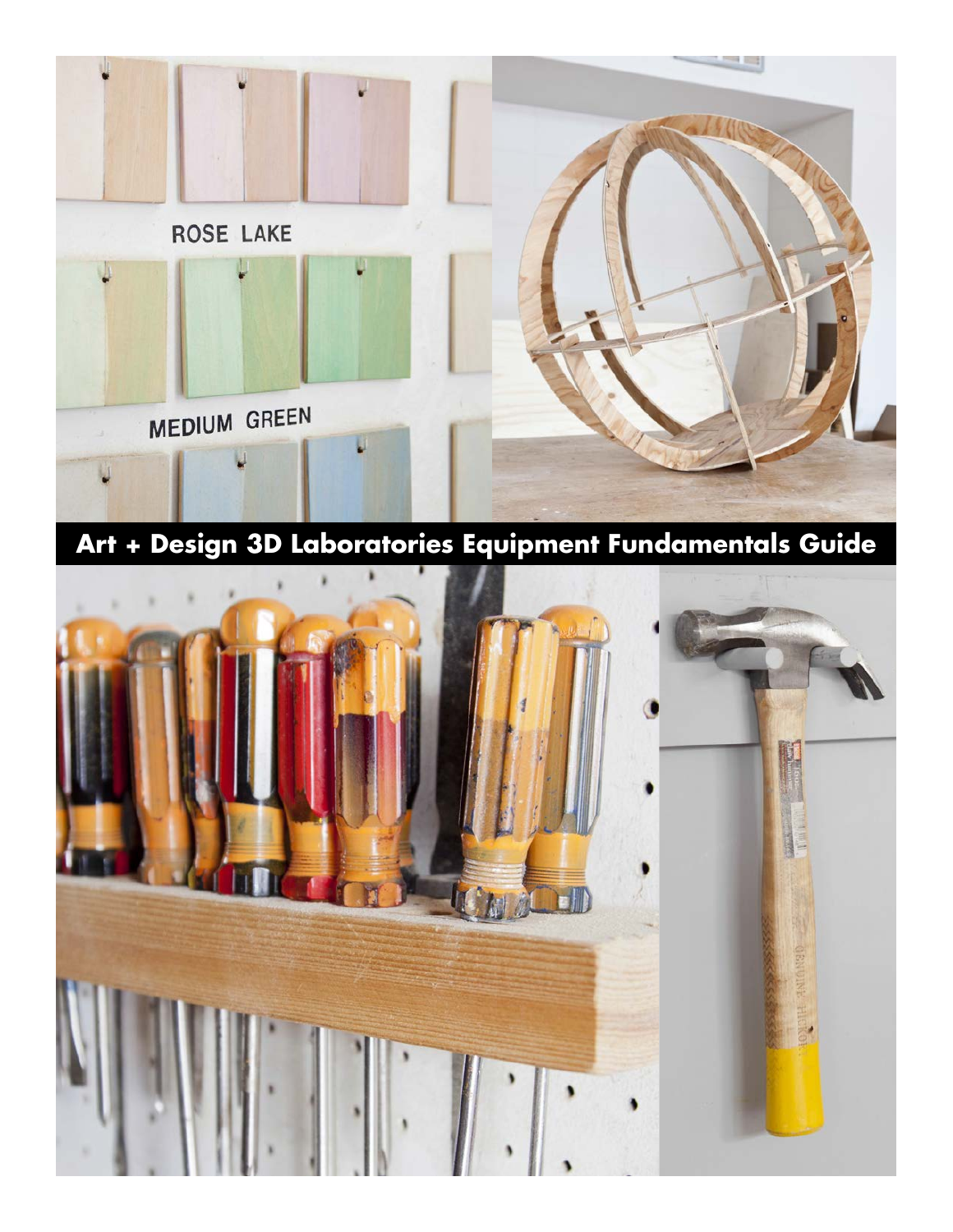#### **Contents**

| Belt Sander 22                                                                                                 |  |
|----------------------------------------------------------------------------------------------------------------|--|
| Disc Sander 4                                                                                                  |  |
| Oscillating Spindle Sander [11] And The Little School of Scillating Spindle Sander [11] And The Little Science |  |
|                                                                                                                |  |
| Band Saw                                                                                                       |  |
| Scroll Saw 14                                                                                                  |  |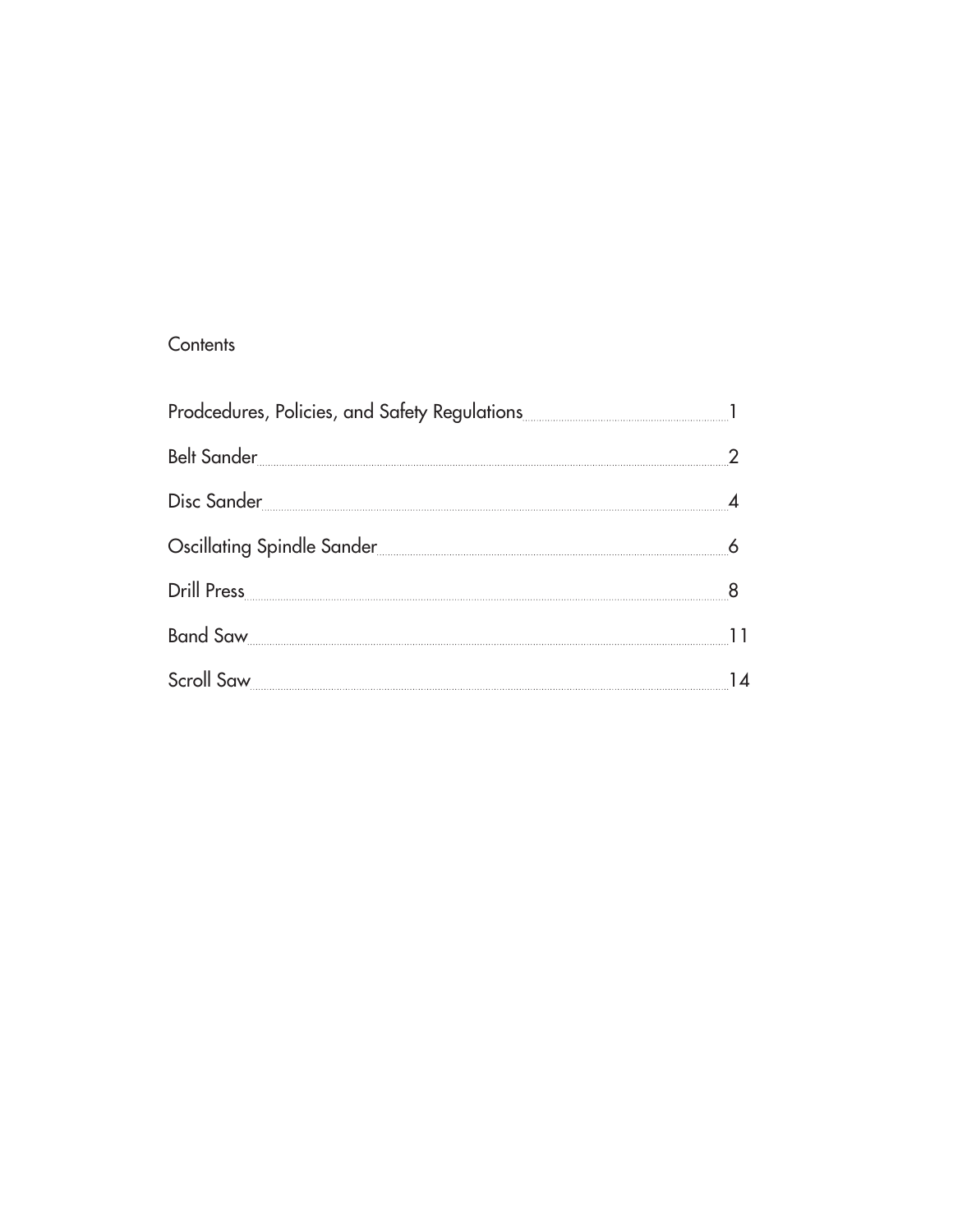### **Procedures, Policies & Safety Regulations**

School of Art + Design provides educational resources consisting of laboratories, classrooms, presentation rooms, studios and equipment. The 3-D fabrication laboratories have power and hand tools and other equipment used for three-dimensional modeling tasks.

### **Procedures and Policies**

#### **Entering and Using the Three-Dimensional Fabrication Laboratories (shops)**

**Activities within the labs and use of Art+Design resources are restricted to educational pursuits and class work only and are subject to video surveillance. Access privileges to the labs are established through coursework and an orientation in the use of tools and equipment and by passing a mandatory safety test. Three-Dimensional Fabrication Laboratories are considered a dangerous work area and access is strictly controlled. Be cautious and alert when in the shops. You must always have your** *i-Card* **with you in the labs**, when you leave, you'll need it to get back in and assistants may ask to see your *i-Card* any time you are in the laboratories.

**Only registered users are allowed to enter the Art+Design 3D Fabrication Labs. YOU MUST SWIPE YOUR** *i-Card* **AT LAB 12, 20, 32 DOOR EACH ENTRY. YOU MAY NOT USE ANOTHER PERSON'S LAB PRIVILEGES AND YOU CANNOT AUTHORIZE ANYONE TO USE YOUR** *i-Card* **OR EQUIPMENT ACCESS PRIVILEGES. YOU CANNOT BRING VISITORS OR GUESTS INTO THE LABS AND YOU SHOULD NOT OPEN THE DOOR FOR OTHERS TO ENTER. SOME LAB ENTRANCE DOORS WILL SOUND AN ALARM IF HELD OPEN TOO LONG. Do not hold doors open for others - everyone must use an** *i-Card* **to enter a lab.** 

*i-Cards* **STOP OPENING DOORS TEN MINUTES BEFORE CLOSING TIME. Power will be shut off 15 minutes prior to scheduled closing to allow for clean-up time.**

**Some 3D Labs will be unavailable during times when the rooms are scheduled for class use.**

**Return all tools to their proper storage areas and never attempt to remove or "borrow" tools for use outside of the laboratories.**

**Clean up after yourself. FOOD AND DRINK ARE NOT PERMITTED in the lab areas. MATERIAL STORAGE SPACE IS NOT AVAILABLE IN THE 3D LAB AREAS.**

**Treat work surfaces with consideration. Do not cut or drill into worktables. Use paper to protect surfaces from paint, glue, etc..**

**Glued objects left to dry in the shop must be marked with the owner's name and the date when glued. Nearby machines are not to be used for any gluing operations. Report broken or malfunctioning equipment immediately to an assistant or online using the School's website link to report problems with resources.**

**Plaster or paint should never be put into sinks or poured down drains. Always use a protective mask when air-borne particles are created during a process.**

**Spray painting must be done in an approved ventilated booth while wearing a personal respirator. Spray painting elsewhere will be considered vandalism.**

**You can use the School of Art + Design's website to report problems and to submit feedback.**

#### **General Safety Regulations for Laboratory Use**

#### **Never work alone.**

**You may not use tools or equipment you have not been trained to use and then only when you are thoroughly familiar with best practices and safe operation. Before leaving a piece of equipment: be certain it is turned off, has stopped moving, and is cleaned off and ready for the next user.**

**Always turn on dust collection devices when provided for procedures or machinery. Electrical equipment should never be used near water.**

**Wood containing nails, concrete, paint or other foreign matter may NOT be cut, sanded, or otherwise machined in the 3D Labs.**

**Plaster ruins most common wood working equipment (power and hand tools) and therefore plaster finishing must be done with tools identified for that purpose.**

**All spray painting must be done in a spray booth. Use flammable chemicals only in properly vented areas. Dispose of rags used for solvents in the red metal cans. Familiarize yourself with locations of fire extinguishers, first aid kits, and emergency eye wash stations.**

#### **Proper attire is required when using any Three-Dimensional Fabrication Laboratory resources**

 *Closed-toed shoes must be worn in the labs.*

 *Tie back long hair, secure loose clothing and sleeves, and remove neckties and loose jewelry.*

 *Appropriate eye protection must be worn when operating power equipment and some hand tools.*

 *An appropriate dust mask or respirator should be worn when performing dust or fume producing tasks.*

#### **Safe operation of the equipment requires the full attention of the operator**

 *Boisterous or rough play, running, throwing objects, or any kind of distracting behavior is strictly prohibited.* 

 *Do not speak to or distract anyone who is operating equipment.*

 *Headphones or portable stereos may not be worn while working in the Three-Dimensional Fabrication Laboratories.*

 *Do not operate power equipment if you have taken medication that can make you dizzy, drowsy, or otherwise impaired.*

 *Inform your instructor or the lab supervisor if you have a condition that requires special accommodations.*

**Failure to comply with any policy or regulation may result in the loss of your laboratory privileges.**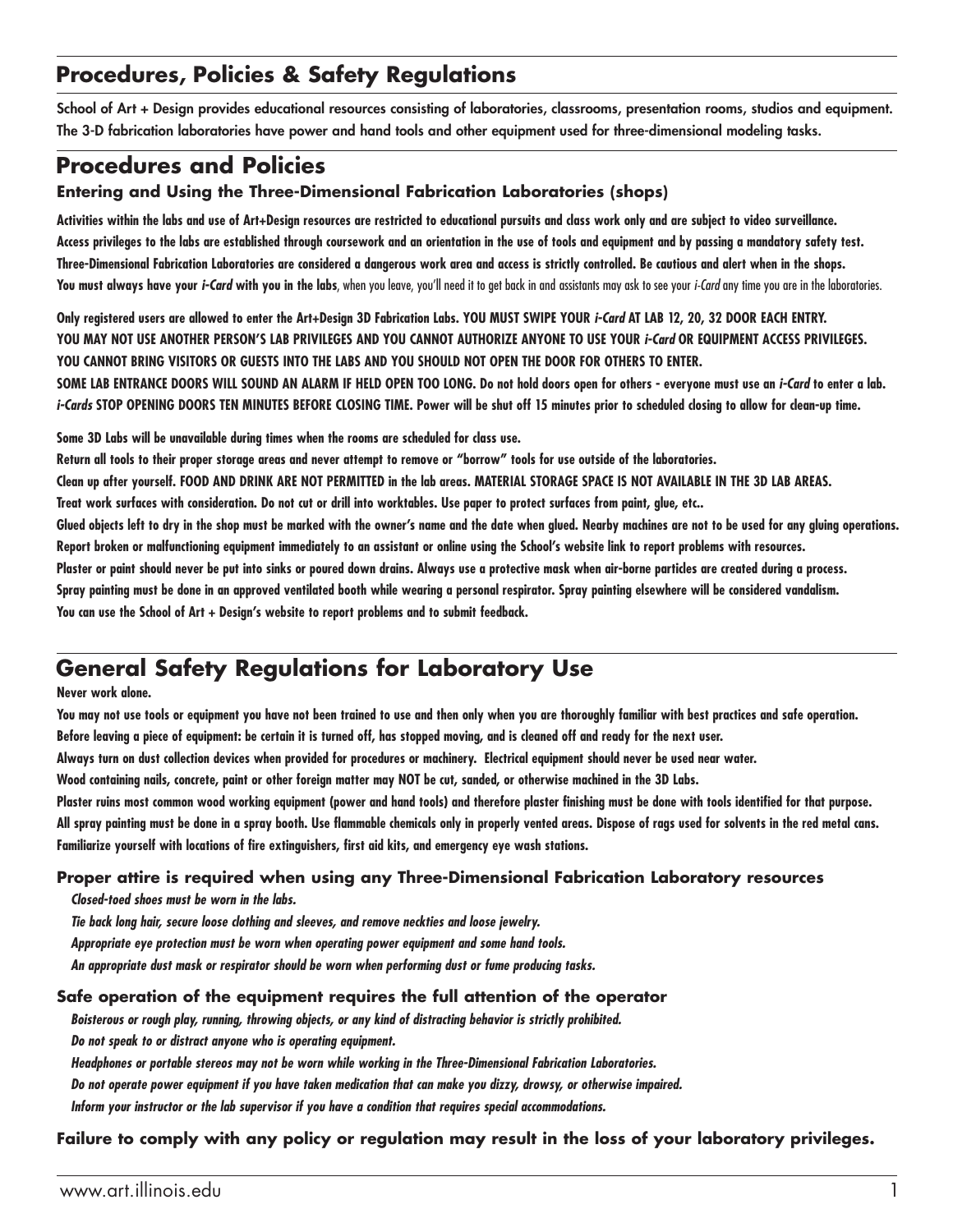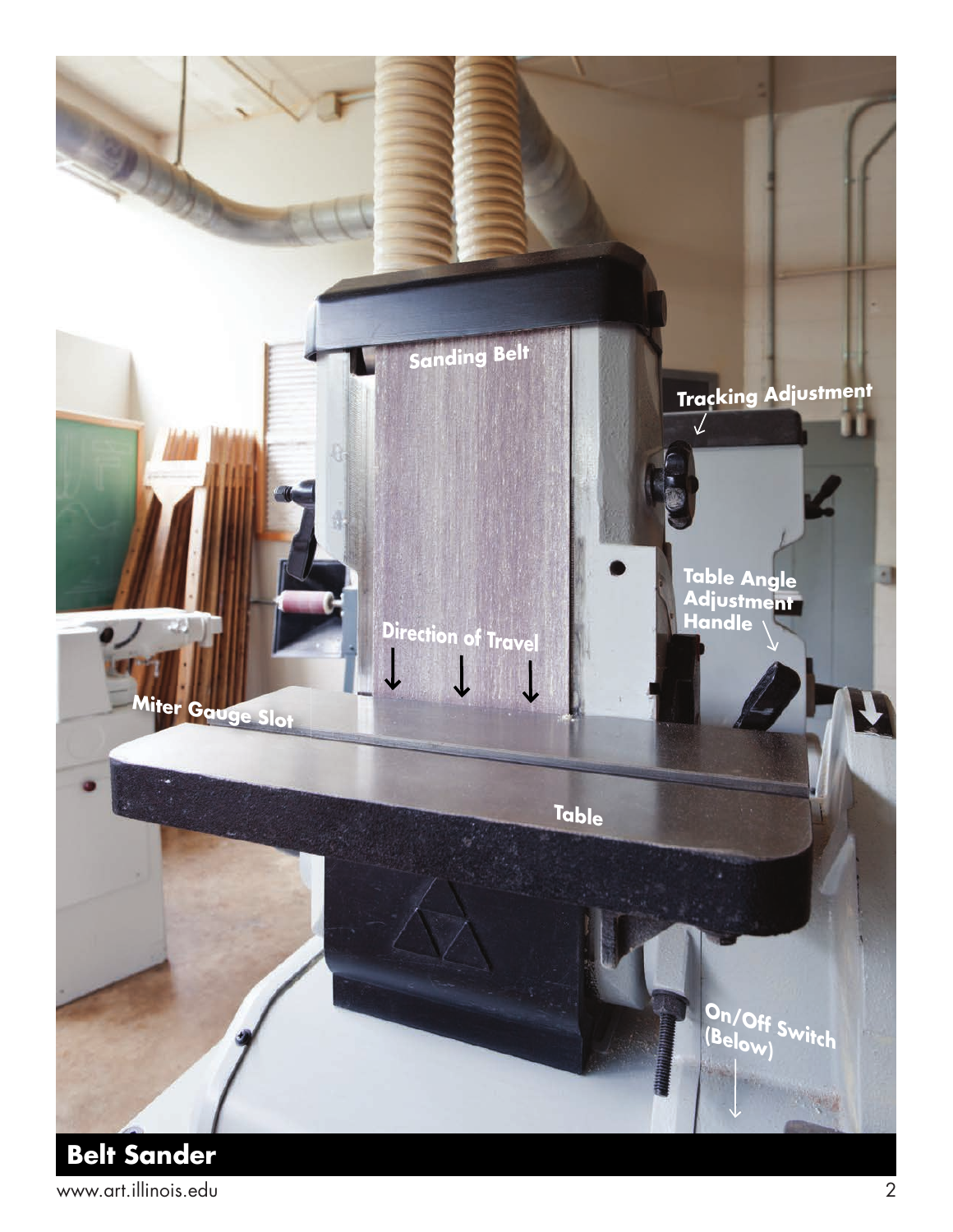#### **Belt Sander**

- 1. Used for sanding wood, wood products, foams, and plastics. No metals, glass, ceramics, concrete, or plaster. Painted material should not be sanded on the belt sander.
- 2. Belts are one continuous loop around two rollers.
- 3. The belt travels in a downward direction.
- 4. The belt has tracking adjustment on the side of the belt sander.
- 5. Material should rest on the table and be moved across the face of the belt with light pressure.
- 6. The slot in the table is to accept a miter gauge to assist in sanding.
- 7. The table can be adjusted to various angles by loosening the arm on the right side of the sander.
- 8. A square should be used to check the position of the table when a 90-degree angle is desired. Do not assume that the last person checked to make sure that the table was adjusted square to the face of the sanding belt.
- 9. The belt sander can be operated in a vertical or horizontal position. This adjustment is to be made by the lab supervisor only.
- 10. Never sand small items on the belt sander. The sander may pull the item between the belt and the table causing serious injury to the operator's fingers. Small items should be sanded by hand, never on the belt sander. In some situatilons it is acceptable to use a sacrificial wooden extension piece and double sided tape to secure small items for sanding.
- 11. If sparks are observed or if the belt stops moving the operator should turn off the machine and adjust tracking or ask for assistance.
- 12. If the belt breaks while operating the belt sander the operator should first turn off the machine, then report the problem to the lab supervisor or instructor.
- 13. Report any malfunctions to instructor or lab supervisor.
- 14. Turn on the dust collector when operating the belt sander.
- 15. The operator must wear safety glasses or eye protection while using the belt sander.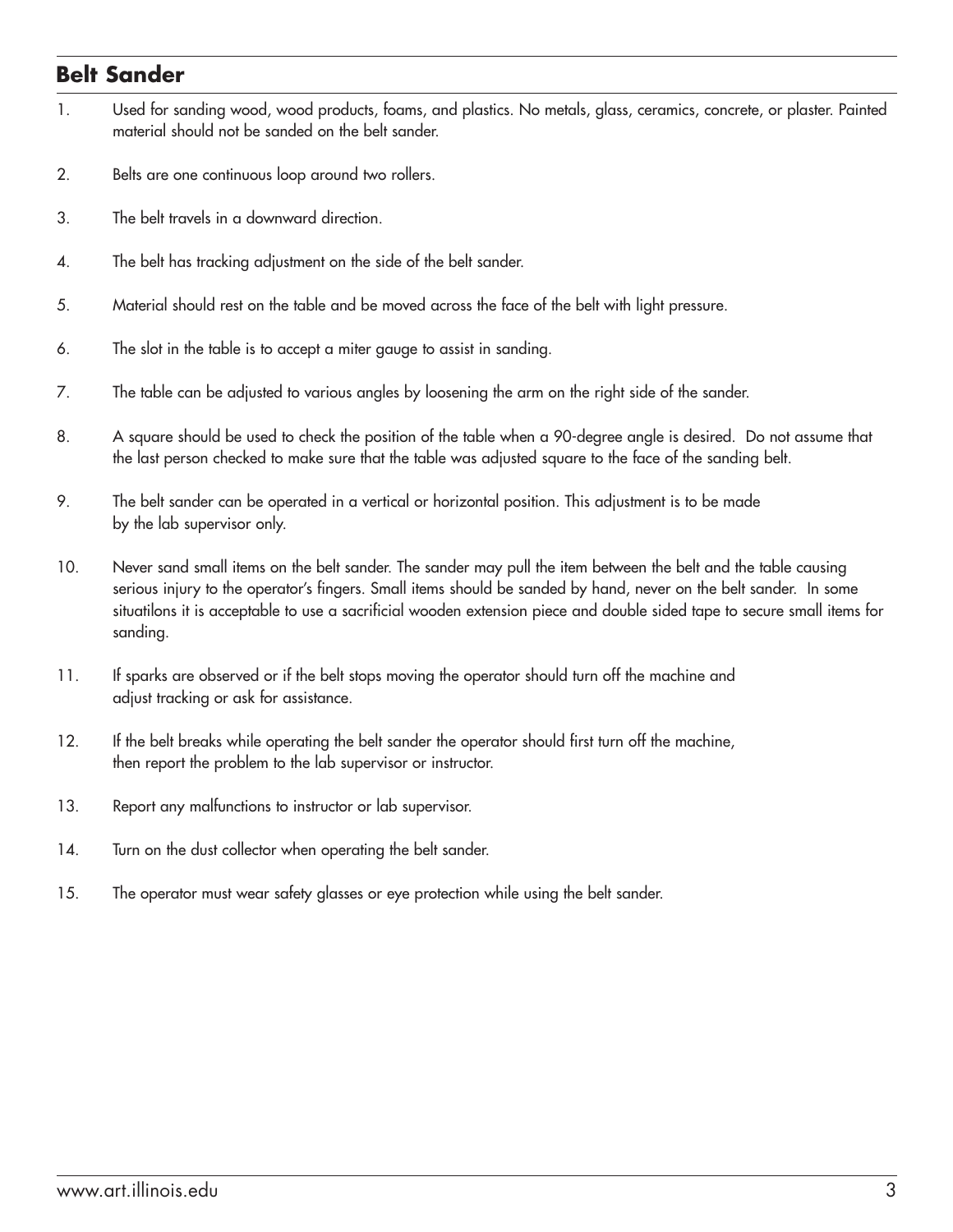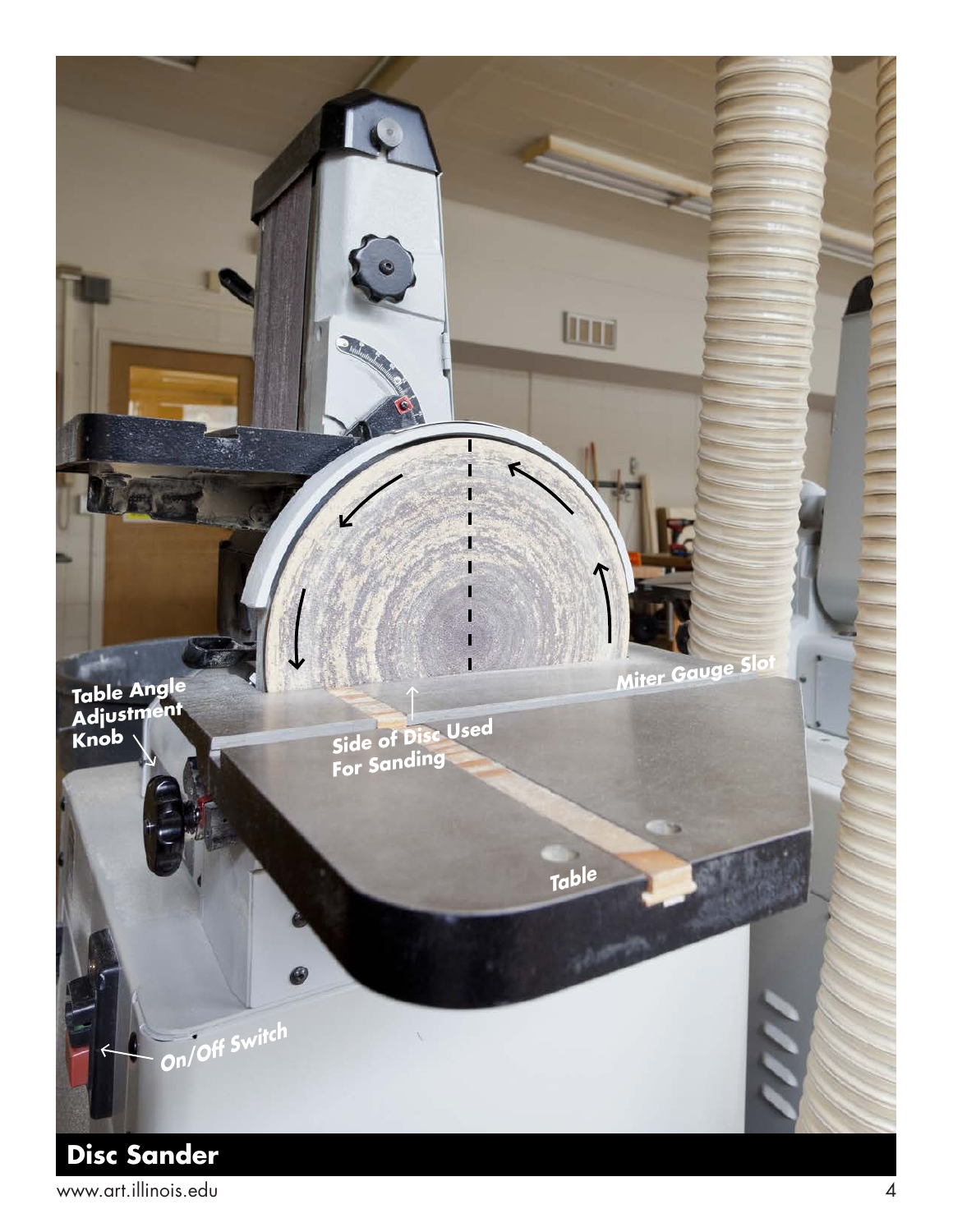#### **Disc Sander**

- 1. Used for sanding wood, wood products, foams, and plastics. No metals, glass, ceramics, concrete, or plaster. Painted material should not be sanded on the disc sander.
- 2. The disc travels in a counter clockwise direction.
- 3. Material should rest on the table and be sanded on the side of the disc moving in a downward direction.
- 4. The disc sander is sandpaper attached to a heavy metal plate.
- 5. When sanding the material should be moved across the half of the disc and not held in one position.
- 6. Light pressure should be used.
- 7. The table is has a slot to accept a miter gauge to assist in sanding operations.
- 8. The sander table can be angled to various positions using the knobs on both ends of the table.
- 9. A square should be used to check the position of the disc when a 90- degree angle is desired
- 10. Small items should never be held in fingers and sanded on the disc sander. The operator risks serious injury should a small item be grabbed by the sanding disc and pulled between the disc and the table. The operator's finger may be trapped between the disc and the table causing severe injury to his or her fingers.
- 11. Report any malfunctions to instructor or lab supervisor.
- 12. Before leaving the disc sander make sure power is turned off and the machine has stopped rotating.
- 13. Turn on the dust collector when using the disc sander.
- 14. The operator must wear safety glasses or eye protection when using the disc sander.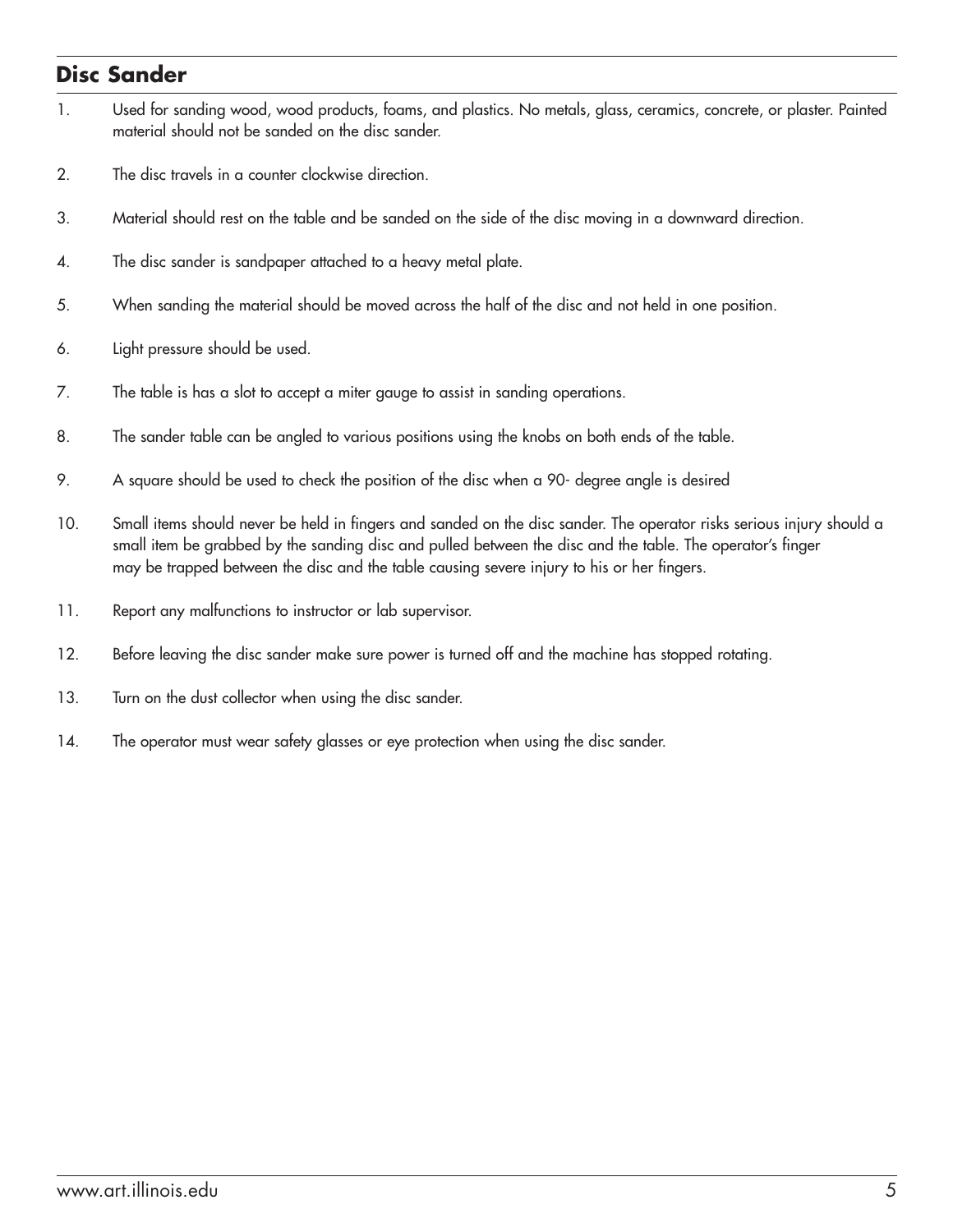![](_page_7_Picture_0.jpeg)

# **Oscillating Spindle Sander**

www.art.illinois.edu 6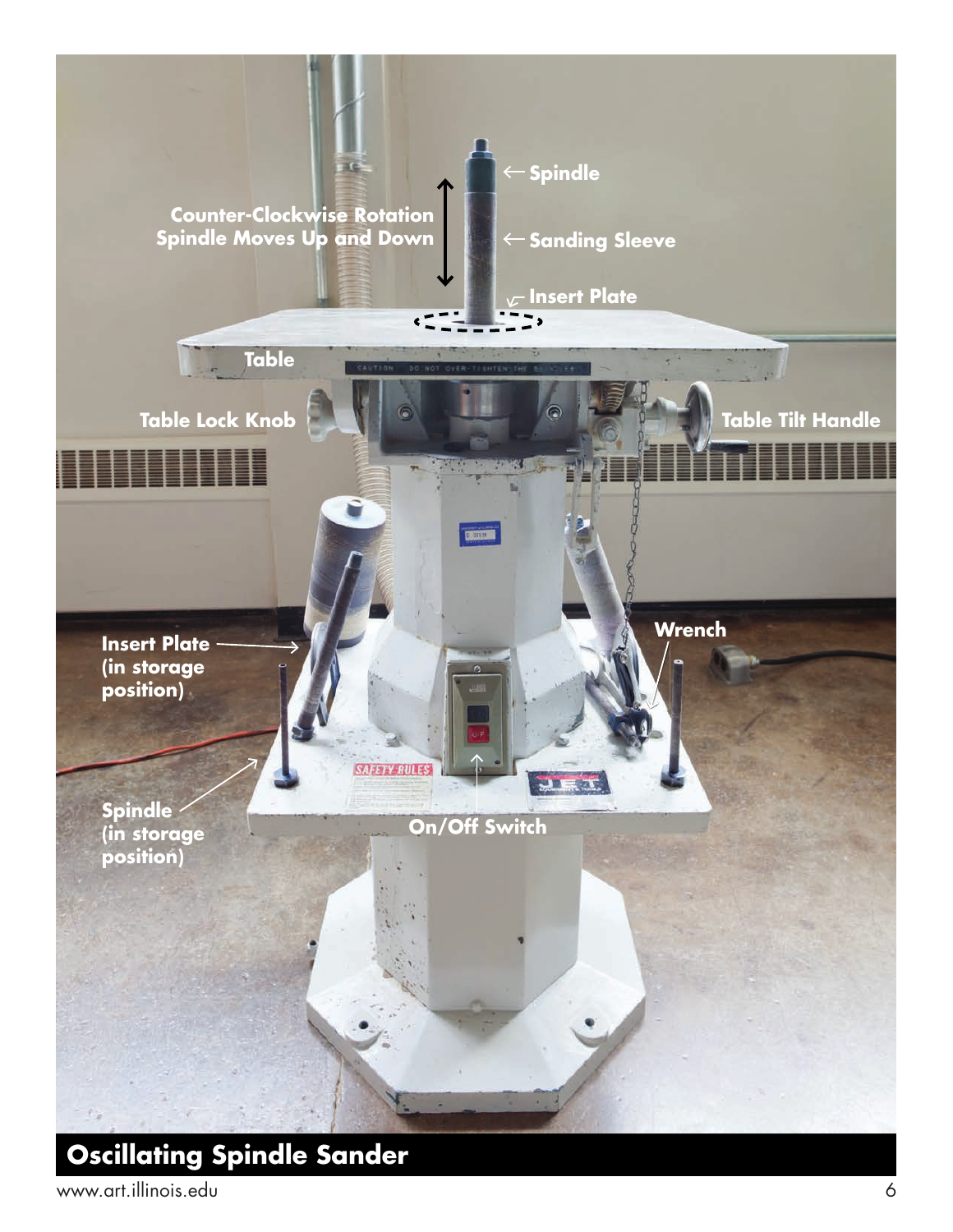## **Oscillating Spindle Sander**

- 1. Used for sanding wood, wood products, foams, and plastics. No metals, glass, ceramics, concrete, or plaster. Painted materials should not be sanded on the oscillating spindle sander.
- 2. The name, oscillating spindle sander, refers to a spindle with sandpaper on it that rotates as it moves with an up and down motion.
- 3. This sander is appropriate for sanding concave and convex curves.
- 4. This sander is not appropriate for sanding straight cuts.
- 5. There are various size spindles for sanding various size curves. Select the spindle that most closely fits the curve being sanded.
- 6. Using the wrenches at the machine changes a spindle. The spindles for the sander in room 12 install in a counter clockwise direction. The spindles for the sanders in room 20 install in a clockwise direction.
- 7. The spindle should not be over tightened when being installed, it should only be hand-tightened.
- 8. Be sure to remove the wrenches before starting the sander.
- 9. While changing the spindles the operator should also change the insert plate. Select the insert that most closely matches the size of the spindle being used. Insert plates are used to bring the table closer to the spindle.
- 10. The table can be adjusted to various angles. For the sander in room 12 loosen both lock knobs under the table and manually re-position the table, then re-tighten the lock knobs. For the sanders in room 20, loosen the lock knob under the table then use the crank on the opposite side to re-position the table, and then re-tighten the lock knob.
- 11. Always maintain control of the material being sanded, and use light pressure.
- 12. Do not attempt to sand very small objects. They may become lodged between the table and the spindle. This would increase the possibility of injury to the operator.
- 13. Keep fingers away from the spindle while operating the sander to avoid injury.
- 14. Report any malfunction to the lab supervisor or instructor.
- 15. Turn on the dust collection system if it is attached to the sander.
- 16. The operator must wear safety glasses or eye protection while using the oscillating spindle sander.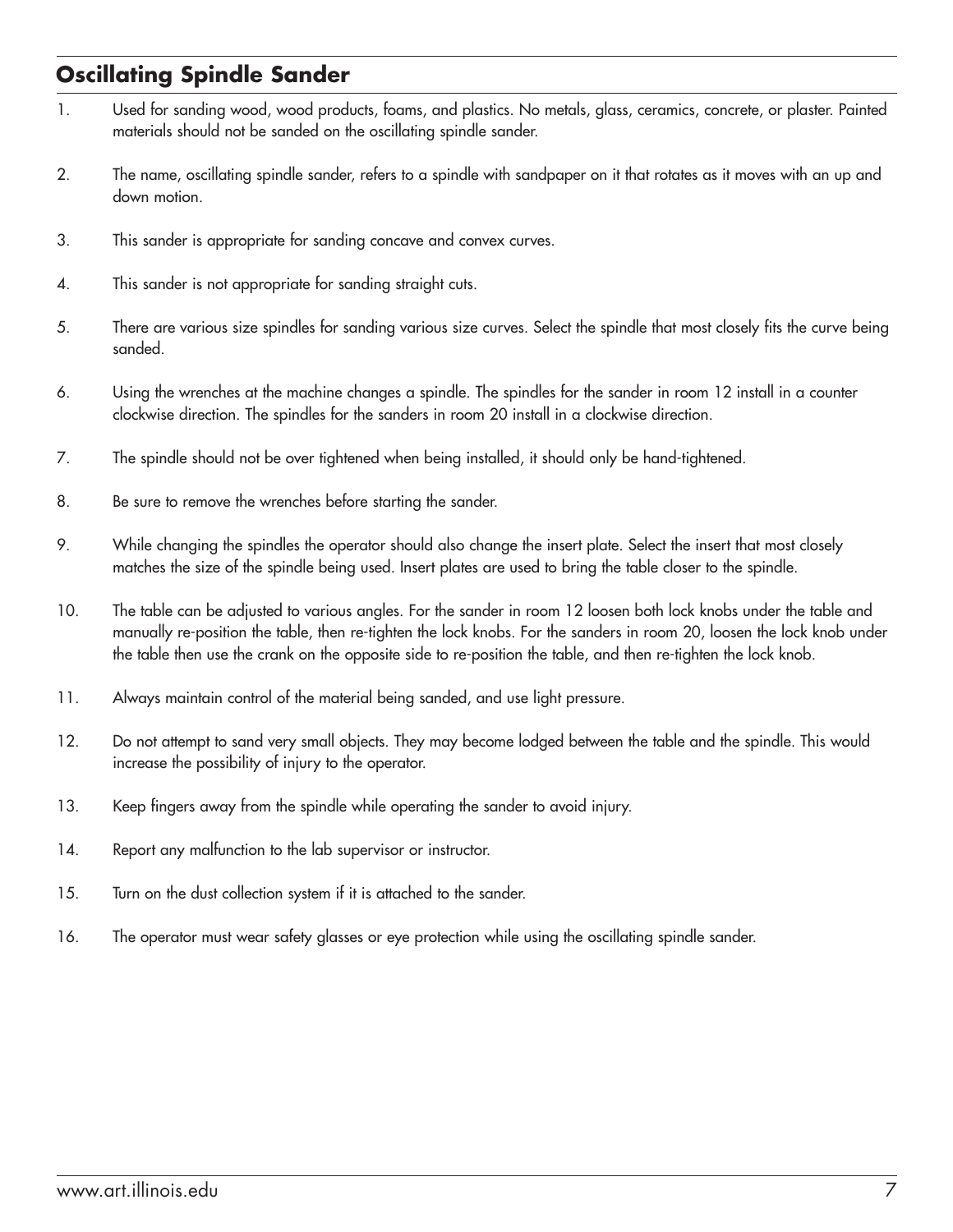![](_page_9_Picture_0.jpeg)

www.art.illinois.edu 8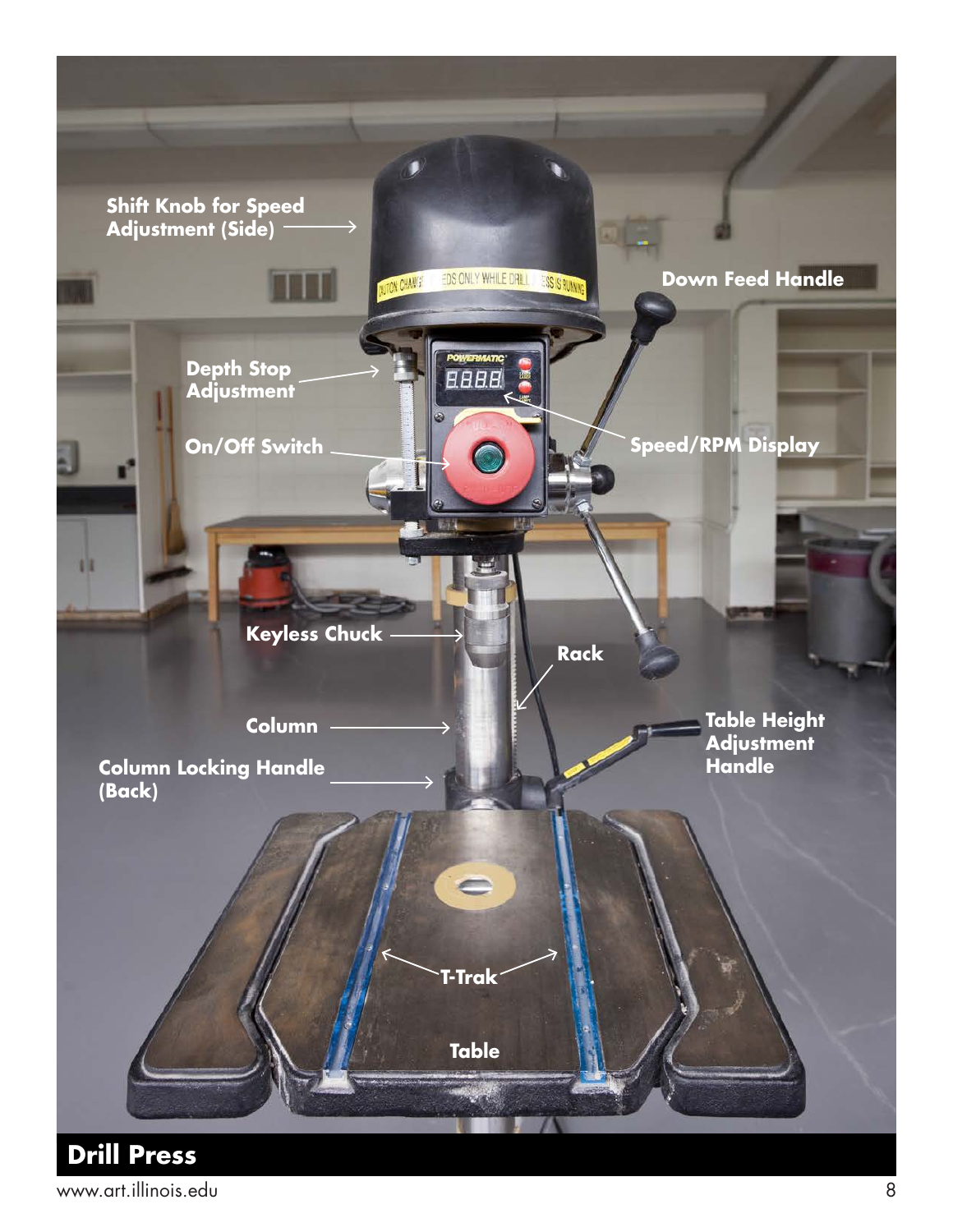#### **Drill Press**

- 1. The drill press is used for drilling holes into wood, wood products, foams, plastics, and metals. Not for drilling into glass, ceramics, concrete, or plaster.
- 2. Bits used on the drill press include:
	- A. High-speed twist drill bit, used for drilling in all materials listed. The only drill bit used for drilling into metals.
	- B. Spade or paddle bit, used for drilling in all materials listed except metals. To properly drill through wood with this bit, start from one side, then turn the piece over and finish drilling from the other side. This prevents the wood from tearing-out, as it would if it was drilled straight through from one side.
	- C. Forstner bits, used for drilling in all materials listed except metals. Forstner bits will leave a flat bottom to holes not drilled completely through the material.
	- D. Hole saw, used for drilling larger diameter holes in all materials except metals. The hole saw must pass all the way through the material being drilled.
- 3. The main parts of the drill press are:
	- A. The keyless chuck that holds the bits.
	- B. The on-off switch.
	- C. The down feed handles that moves the bit into or out of the material.
	- D. The blue Kreg T-Trak and Klamp system which holds materials securely on the table.
	- E. The table that moves up and down on the column.
	- F. The rack attatched to the column, which is engaged with the gear attatched to the table adjustment handle so it can be easily moved higher or lower.
	- G. The column-locking handle that locks the table at various heights.
	- H. The shift knob, which changes the speed of the drill for different types and thicknesses of material, as well as different bit size and type.
	- I. The depth stop, which is used to limit the depth of the hole being drilled.
- 4. A general rule associated with the drill press is; the harder the material, the slower the speed, and the larger the diameter hole being drilled the slower the speed.
- 5. When adjusting the table height, make sure to loosen the column locking handle to prevent damaging the rack.
- 6. Small items, especially sheet metal or plastic must be clamped to the table before drilling. Failure to do this may result in injury to the operator. The drill bit can grab the material causing it to spin dangerously.
- 7. C-clamps, or the Kregg T-Trak system are used to clamp materials to the table. To accomplish this on smaller items, the table may have to be positioned to one side to allow the c-clamp to reach the material.
- 8. Whenever a hole is being drilled through material, use scrap wood on top of the table to protect the table from being drilled into, or position the table so the drill bit clears the hole in the center of the table.
- 9. Vises or other clamping methods other than c-clamps may be necessary to hold objects while drilling.
- 10. Never grab metal strands from the drill bit while in operation. Stop the drill press and use pliers to remove the metal strands.
- 11. Remember when working with metals, two areas of concern are burns from hot metal and cuts from sharp edges.
- 12. Used a broom and dustpan, or the shop-vac to remove chips from the table.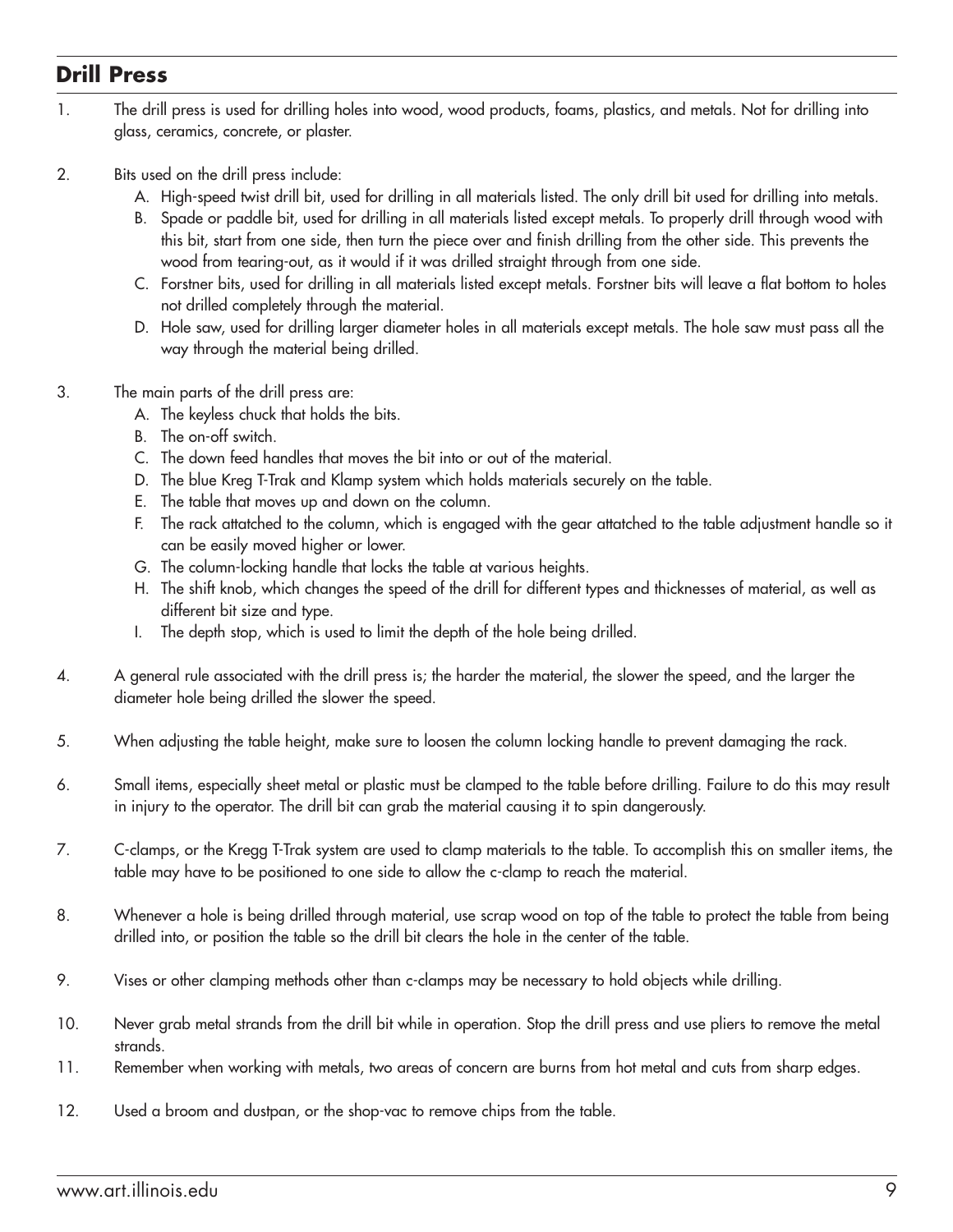### **Drill Press Continued**

- 13. When drilling plastics, especially acrylics, plan the work in advance. Try to avoid drilling too close to the edge. When drilling, move the bit in and out repeatedly. You risk cracking the plastic if you try to drill in one motion without removing the bit, because of the heat produced during the drilling operation.
- 14. Keep fingers away from the drill bits and the chuck while they are in motion.
- 15. Always stop the machine before making any adjustments, except for changing speeds with the shift knob.
- 16. When drilling metals it helps to use a lubricant such as oil to cool the drill bit and to produce a cleaner hole.
- 17. Report any malfunctions to the lab supervisor or instructor.
- 18. The operator must wear safety glasses or eye protection while using the drill press.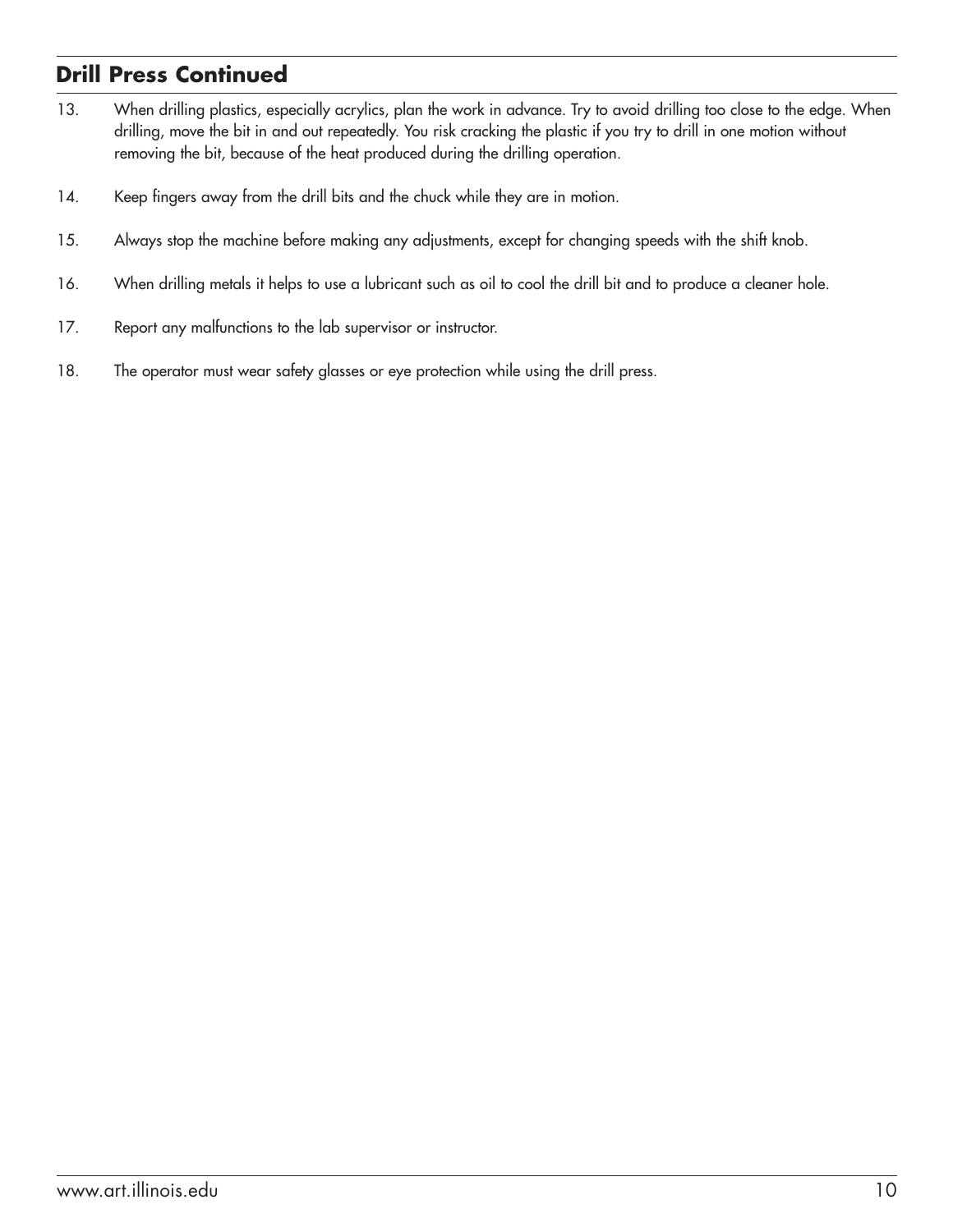![](_page_12_Picture_0.jpeg)

www.art.illinois.edu 11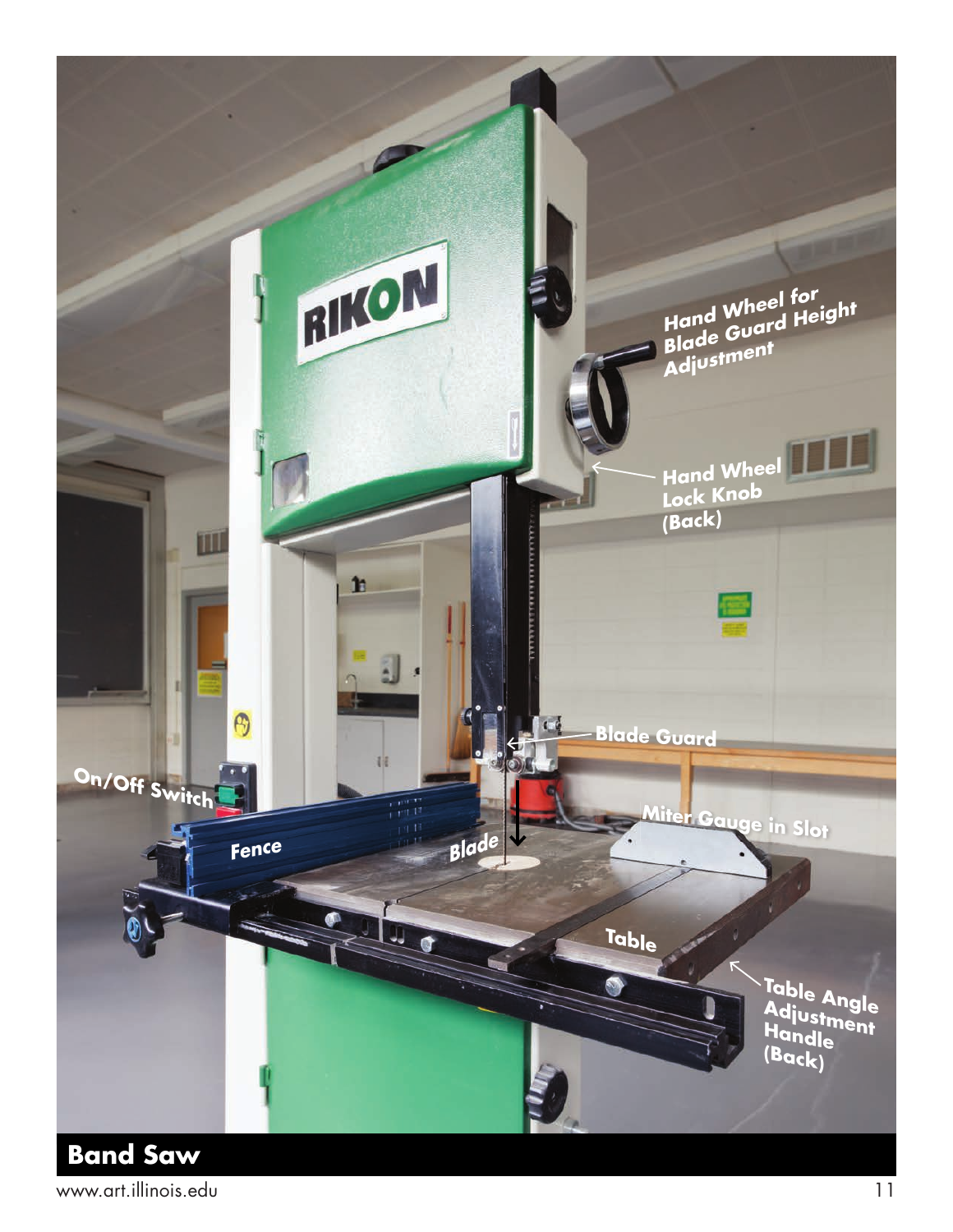#### **Band Saw**

- 1. The band saw is used for cutting wood, wood products, foams, and plastics. No metals, glass, ceramics, concrete, or plaster are to be cut on the band saw.
- 2. The band saw blade is one continuous loop around two wheels.
- 3. Band saw blades vary in width. Generally the wider blades are more appropriate for straight cuts. The blades on the band saws here are generally between 3/16 and 3/8 inch wide.
- 4. You can make cuts on the band saw free hand, or you can use the fence or the miter gauge or a combination of the fence and the miter gauge. The fence is used to aide in making straight cuts. The miter gauge is used for making 90 degree or angle cuts.
- 5. Should a blade break while operating the band saw the operator should turn off the saw and report the problem to the lab supervisor or instructor. Do not remove or open the doors covering the wheels of the band saw. The upper wheel will continue to rotate for a long period of time. Opening the door while the wheel is rotating risks injury to you.
- 6. The band saws are equipped with a blade guard. The blade guard should be positioned within 1/4 inch of the thickness of the material being cut, or just slightly above the top of the material. The blade guard is repositioned by first loosening the lock knob on the right side of the band saw, next position the blade guard to the correct setting and then retighten the lock knob.
- 7. To prevent injury the operator's fingers should remain 3 inches away from the blade at all times.
- 8. The table can be tilted to an angle by loosening the knob or knobs under or behind the table and manually repositioning the table. With the table in the desired position, retighten the lock knob or knobs.
- 9. To reduce the risk of injury make all adjustments to the band saw while power is off.
- 10. The band saws in the basic lab are 14-inch band saws, meaning there is about 14 inches between the blade and the saw body. The band saws in the advanced lab are 20-inch band saws, meaning there is about 20 inches of space between the blade and the body of the saw.
- 11. The 20-inch band saws in the advanced lab have foot breaks to stop the blade from rotating after power is turned off. The 14-inch band saws in the basic lab do not have a breaking mechanism on them.
- 12. The 20-inch band saw in the advanced lab will cut material up to 12 inches in thickness. The 14-inch band saws in the basic lab will cut material up to 6-1/2 inches in thickness.
- 13. Band saw cutting guidelines:
	- A. If the table is tilted, use the fence on the lower not the upper part of the table. Remove the fence before tilting the table.
	- B. When cutting tight curves, first cut a number of straight lines into the curve, referred to as relief cuts, to allow the blade room to maneuver through the cut.
	- C. Do not cut spherical items while holding them by hand. When the blade makes contact with the spherical object it will spin out of control, possibility pulling the operator's fingers into the blade causing serious injury. To cut a spherical item safely, it must be secured to another piece of wood allowing the cut to be made with the operator's fingers out of harm.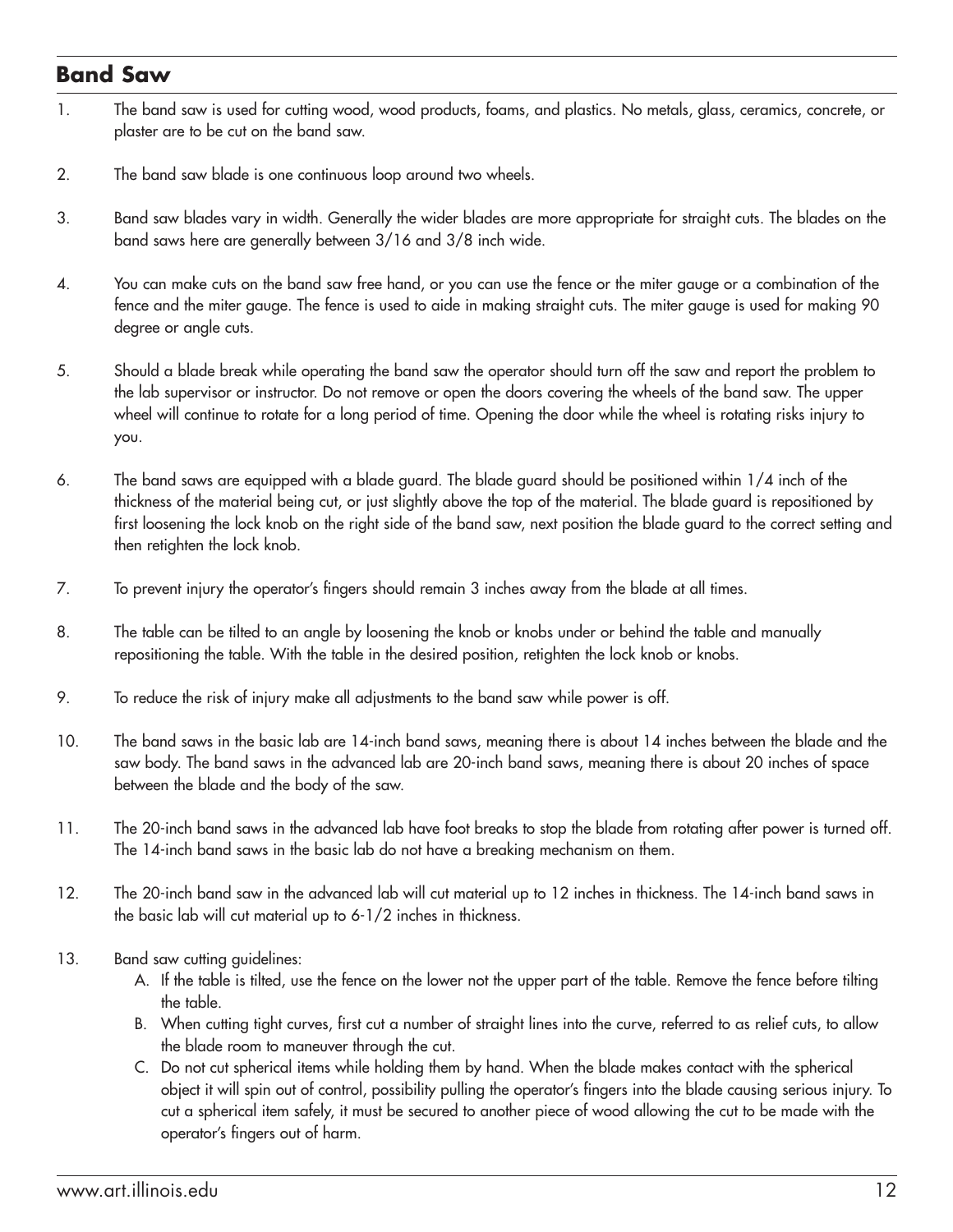#### **Band Saw Continued**

- D. Do not cut material that is in a circle or curved form by holding with fingers alone. Secure the circle or curved item to a scrap of material to prevent the possibility of injury resulting from the blade making contact with the curve causing the operator to loose control.
- E. While cutting an item with a interior opening, make certain that you know where your fingers are in relation to the blade at all times.
- F. Cutting cylindrical items lengthwise requires the object to be secured to scrap material to ensure a safe and straight cut.
- G. The operator should never attempt to work too fast while making cuts on the band saw. Give only enough pressure to allow the blade to go through the material, do not force it.
- H. Small items to be cut should be attached to a scrap piece of material to reduce the risk of injury to the operator.
- I. Small pieces in close proximity to the blade should not be removed until the blade has come to a complete stop.
- J. When using the fence, it is recommended that the operator starts the cut and letting go of the work, proceeds to the back of the band saw to finish pulling the material through the blade, do not pull the material back towards you, or the blade may come off the wheel.
- K. To make compound cuts, first start with material in a block form. Indicate a top view and a side view on the block. Next cut one or the other of the views and then reassemble the pieces using masking tape. Rotate the block and cut the opposite view, finally remove all the excess material exposing the desired result.
- L. While operating the band saw make sure there are no foreign objects on the table, such as pencils, pens, rulers, triangles, etc., which may come in contact with the blade.
- M. When finished cutting make sure the blade has stopped and clean off the saw.
- 14. Report any malfunctions to the lab supervisor or instructor.
- 15. The operator must wear safety glasses or eye protection while using the band saw.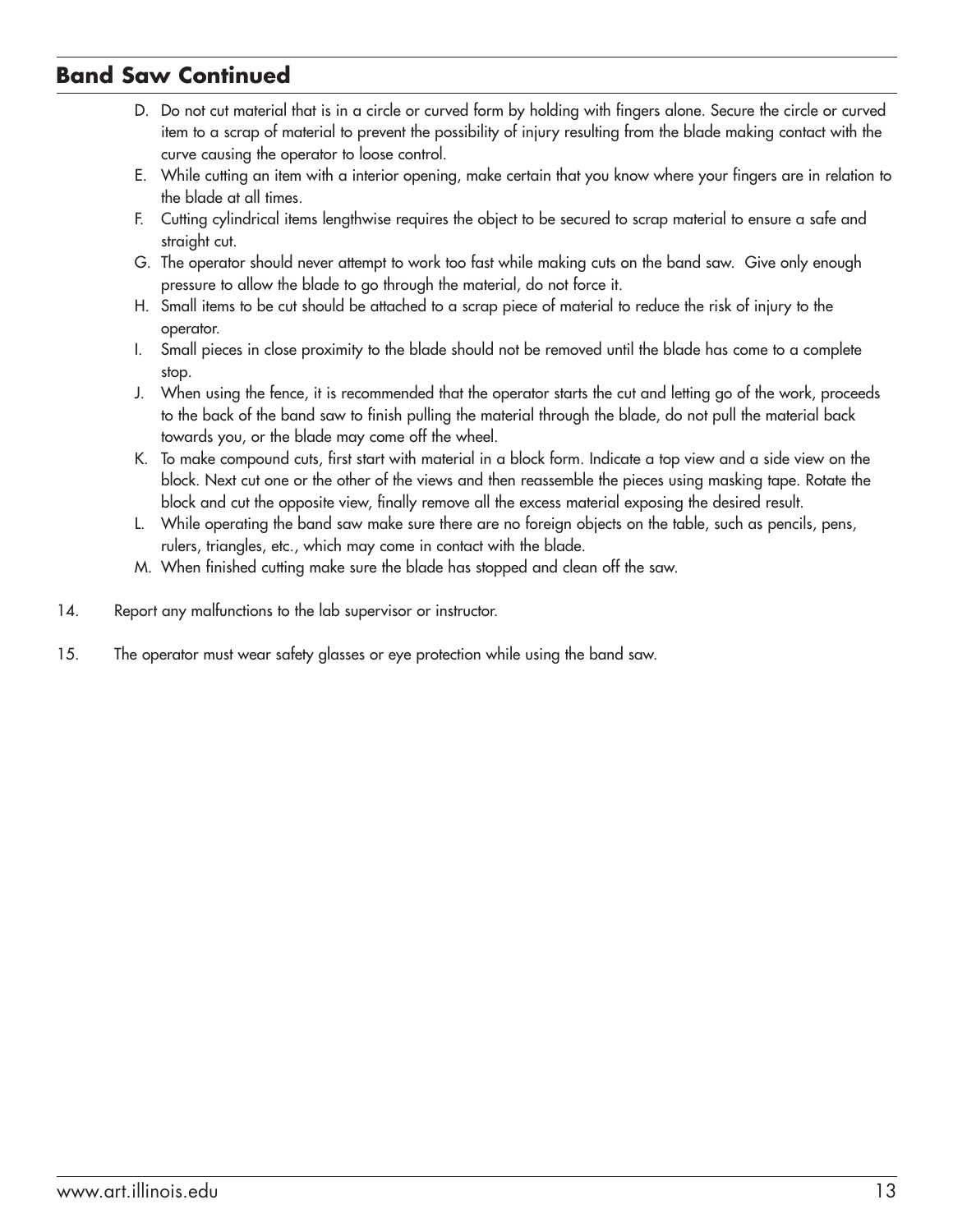![](_page_15_Picture_0.jpeg)